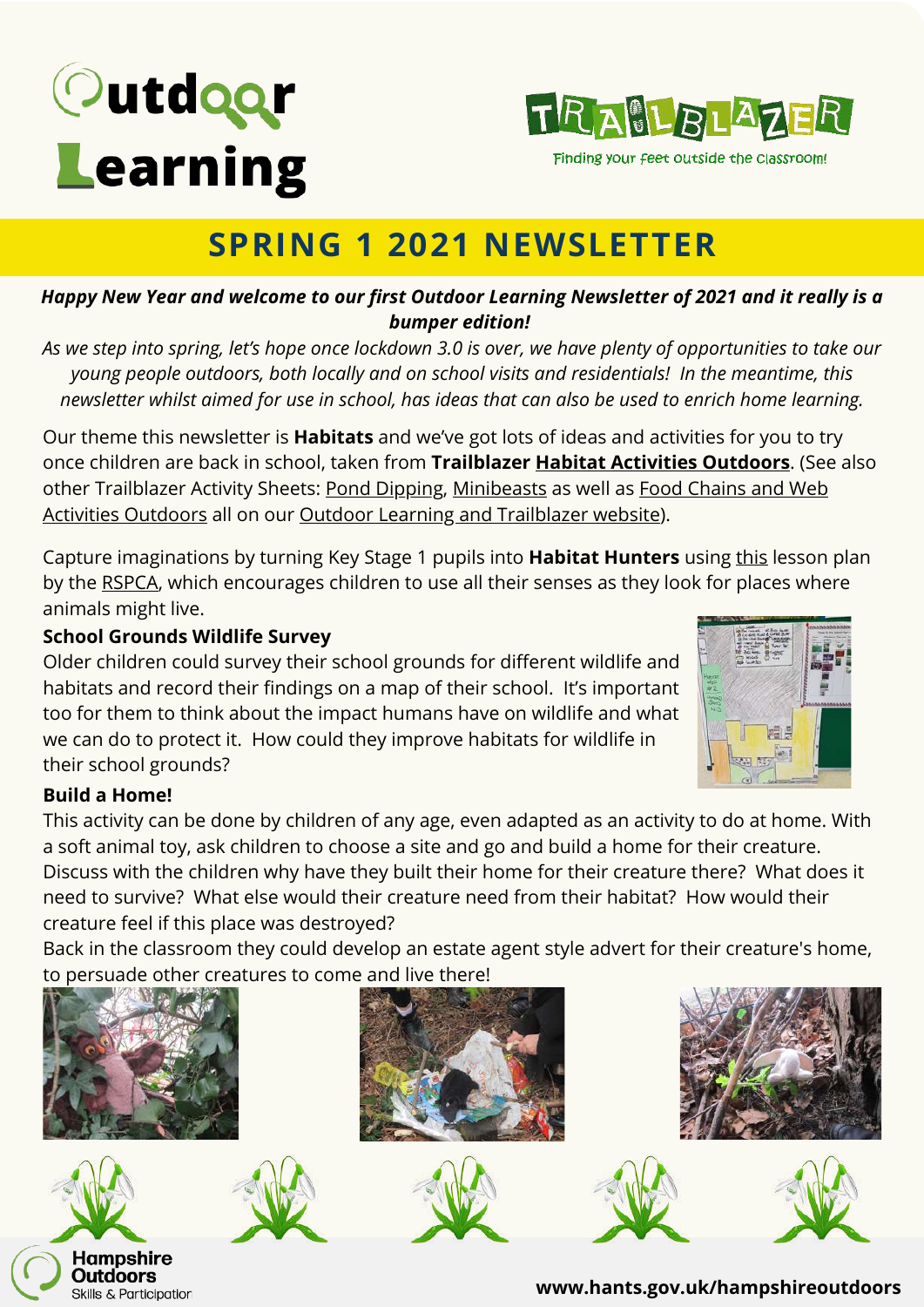#### **Snakes in the [Heather](https://www.arc-trust.org/snakes-in-the-heather)** - Outreach

This is an exciting and ambitious project led by Amphibian and Reptile Conservation (ARC), which aims to conserve the Smooth Snake throughout its range in Southern England.

They have a school's outreach programme which is free of charge and can be delivered in a number of settings from virtual via zoom, through to the classroom or outdoors.



Contact the education officer for more information: Education.Officer@arc-trust.org

**Travel Costs** can often affect whether a school visit goes ahead.

Here are two opportunities for funding for travel for visits to Hampshire's local National Parks.





#### **New Forest National Park Travel Grant**

The New Forest National Park is the ultimate outdoor classroom offering opportunities to discover, explore, investigate, understand and enjoy the variety of habitats and heritage that makes the New Forest so special. The New Forest National Park Travel grant is available to eligible schools to help subsidise transport costs if you [are bringing your class to the](https://www.newforestnpa.gov.uk/communities/young-people/schools-and-groups/education-providers/) [New Forest](https://www.newforestnpa.gov.uk/communities/young-people/schools-and-groups/our-education-service/) [or to an education](https://www.newforestnpa.gov.uk/communities/young-people/schools-and-groups/education-providers/) provider within the New Forest, before 31st March 2021. Contact Helen Robinson education@newforestnpa.gov.uk for more information.

#### **South Downs National Park Travel Grant**

Likewise the South Downs National Park is also facilitating school visits to it or to a site within the South Downs National Park Education Network. The South Downs National Park Authority Travel Grant helps over 2,000 pupils to visit the South Downs National Park each year. Look on their [website f](https://www.southdowns.gov.uk/learning/grants-for-schools/)or more specific details or contact travelgrants@southdowns.gov.uk.











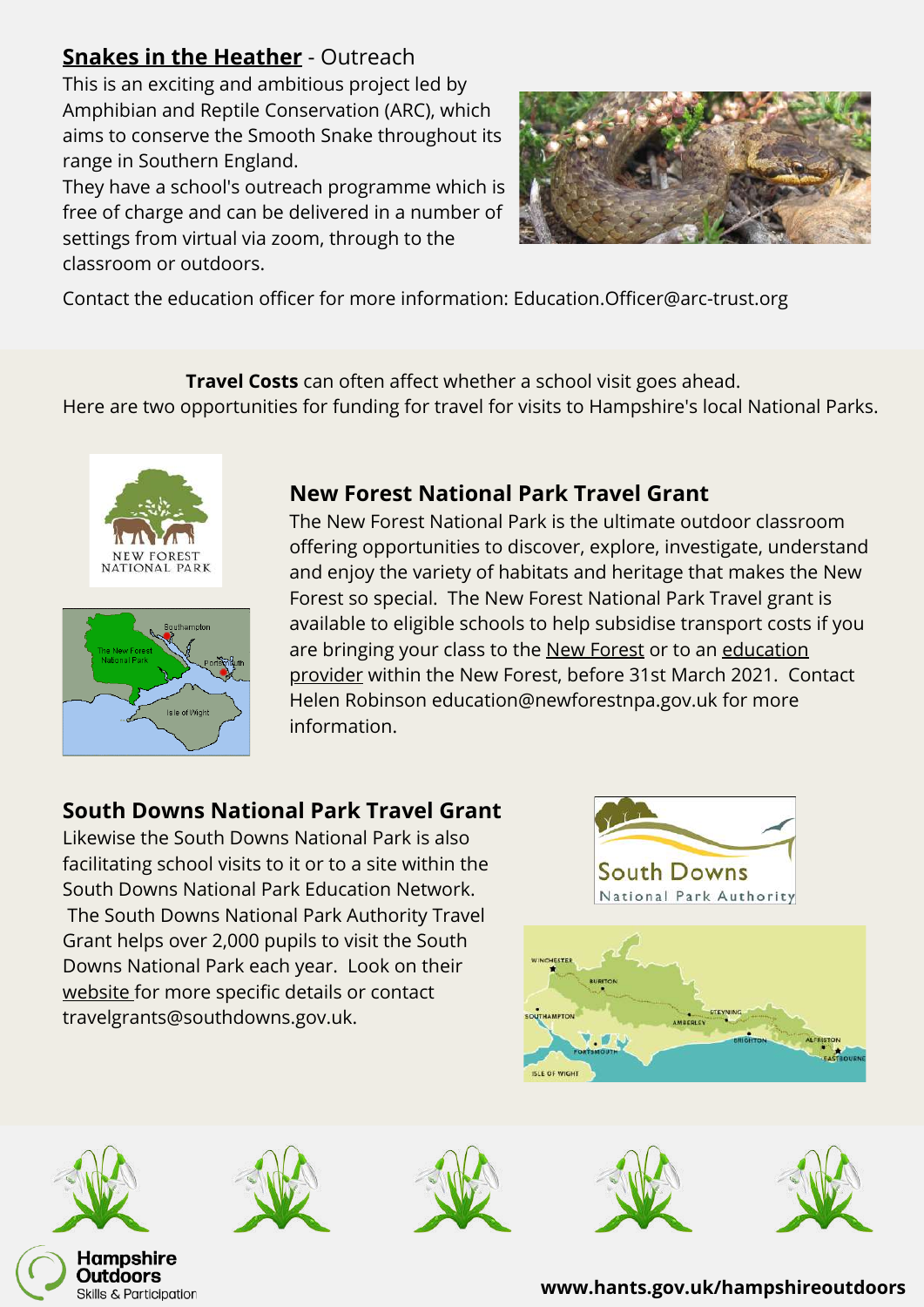## Ultimate STEM Challenge: A home for nature

**[BP's Ultimate STEM Challenge](https://bpes.bp.com/ultimate-stem-challenge)** is inviting young people across the UK to get creative and design a home for nature, using natural and technical solutions, to improve biodiversity in their local community. The competition is open to ages 9-11 and 11-14 and can be entered individually or as a group. There are fantastic prizes for the winning pupil(s) and their school. The pupil/team with the most creative and innovative design will win £3,000 to bring that home for nature to life, while the runners up will receive £1,000 each to make their designs a reality. **Competition closes on 3 March 2021.**

On their website are plenty of free resources for primary and secondary year groups including easy to use lesson plans, engaging homework activities and video lessons with wildlife presenter, Michaela Strachan.



We are holding our **[Outdoor Conference for Primary Schools](https://www.hants.gov.uk/educationandlearning/oe-pe-dofe/outdoor-education/hampshire-pe-conference-discovery) on Friday March 19 2021** at Stubbington Study Centre, Fareham. The theme is '**Discovery on your Doorstep**' with a focus on using the school grounds and local area to deliver exciting outdoor learning across the whole curriculum. We have two keynote speakers. Sue Waite – visiting research fellow at The University of Plymouth and co-author of [The National Curriculum Outdoors](https://www.bloomsbury.com/cw/the-national-curriculum-outdoors/) series of books; and Matthew Dampier – headteacher at Droxford Junior school, a fully integrated outdoor learning school.

As well as the key note speakers, we have a range of workshops delivered to equip school teachers and outdoor education leads with the resources, ideas and inspiration to deliver outdoor learning across the whole curriculum.

See [here](https://www.hants.gov.uk/educationandlearning/oe-pe-dofe/outdoor-education/hampshire-pe-conference-discovery) for more information, including how to book. Places are issued on a first come, first served basis, so book now to avoid disappointment!

Hampshire **Outdoors Skills & Participation** 





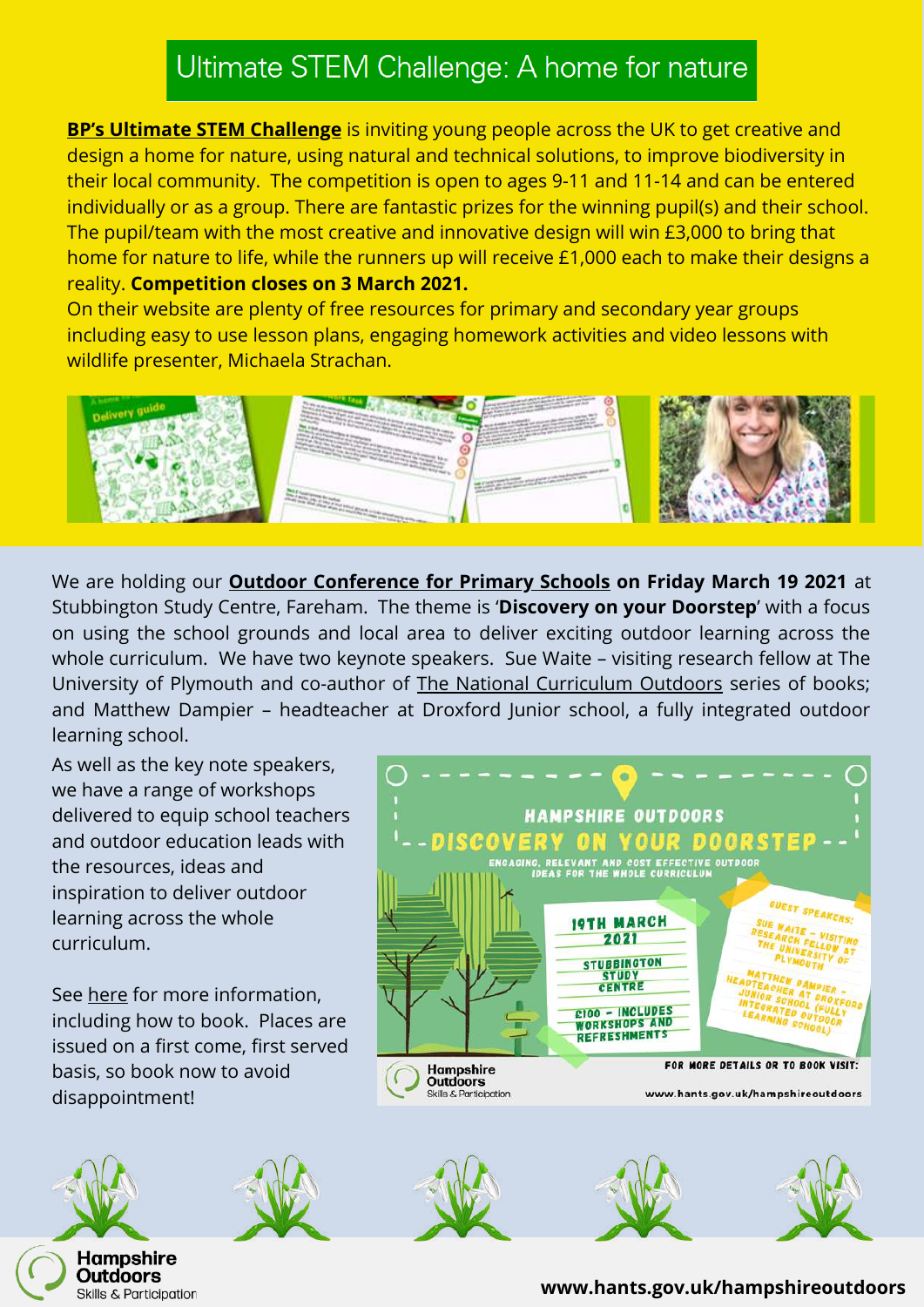# **In the News...**

#### **Gardening Success! St Albans CE (Aided) Primary**

**School**, won second place in the [Cultivation Street](https://cultivationstreet.com/schools-information/) Best School Garden Category 2020 for gardening with wildlife in mind.

**Redwood Park Academy, Cosham, Portsmouth** was highly commended. Why not enter your school garden in next year's competition?





#### **Outdoor Challenge Chandlers Ford Infant School** have launched their 2020-2021 Outdoor Challenge with each class pledging to carry out a minimum of 50 hours of outdoor learning each year. They launched the challenge with a special video assembly which you can view [here](https://www.chandlersford-inf.hants.sch.uk/outdoor-learning/).



#### **Outdoor Art** This Andrew Goldsworthy inspired leaf art was sent in from **ICollege Alternative Education**.

Do send in any news or pictures of your outdoor learning successes that we can share. outdoor.education@hants.gov.uk

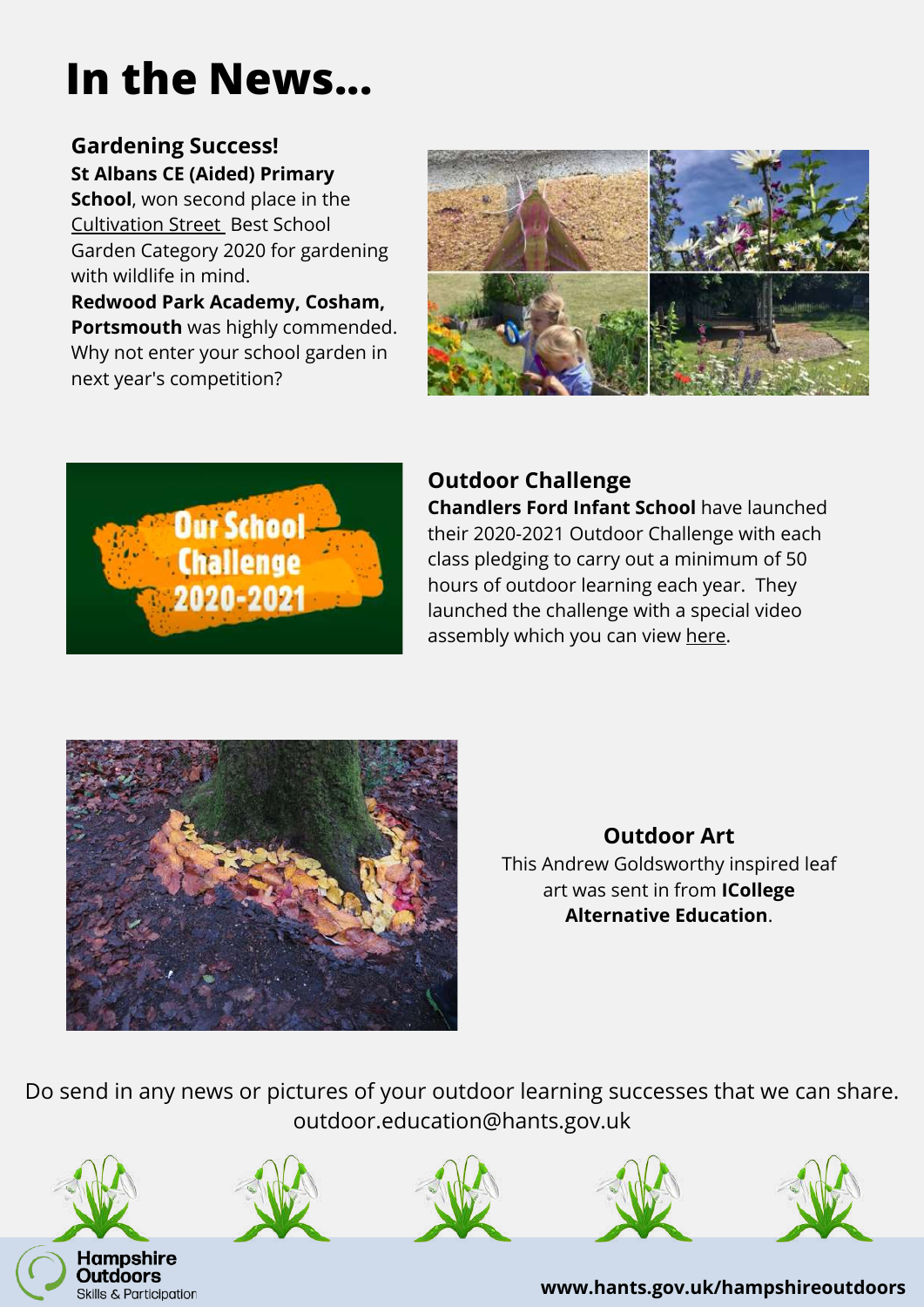# **Free Useful Resources...**

The [Council for Learning Outside the Classroom](https://www.lotc.org.uk/) (CLotC) have neatly summarised some of the data from

#### **The People and Nature Survey for [England](https://www.gov.uk/government/publications/the-people-and-nature-survey-for-england-child-data-wave-1-experimental-statistics/the-people-and-nature-survey-for-england-childrens-survey-experimental-statistics)**.

Natural England commissioned research to understand the perspective of children and young people relating to nature during Covid-19.

With 83% of children agreeing that being in nature made them very happy, the research shows just how important it is for children's health and mental wellbeing to have access to nature and green spaces.



#### **Get Outside – Supporting Teachers to Take Learning Outside the Classroom**

Wanting to get outside more, but not sure where to start? This free [guide and toolkit](https://www.lotc.org.uk/get-outside-toolkit/) from [OEAP](https://oeapng.info/) and [CLOtC](https://www.lotc.org.uk/), are designed to help you understand how to use learning outside the classroom to deliver learning safely and effectively; what you need to consider when using different places and spaces; and how to assess where you are now and what you need to focus on.

#### **The Outdoor Education Centre Line.**

This [downloadable poster,](https://www.outdoor-learning.org/News/Latest-News/the-outdoor-education-centre-line) from the Institute of Outdoor Learning (IOL) uses the idea that as we travel from birth to adulthood, Outdoor Education can play a key role in someone positively contributing to society. The train line analogy explains the journey we go on when engaged with the outdoors and the consequences of either engaging with or not engaging with nature.



**GET OUTSIDE** Supporting teachers to take their ning outside the classroom



# **MONTH OF OUTDOORS**





#### **Month of Outdoor Activities**

Here is a [month of different outdoor activities](https://loveoutdoorlearning.com/outdoor-learning/a-month-of-outdoor-activities/) that will help your children learn but are fun as well. Use in school or send it home for parents to use with their children whilst out for their daily exercise.





#### **www.hants.gov.uk/hampshireoutdoors**

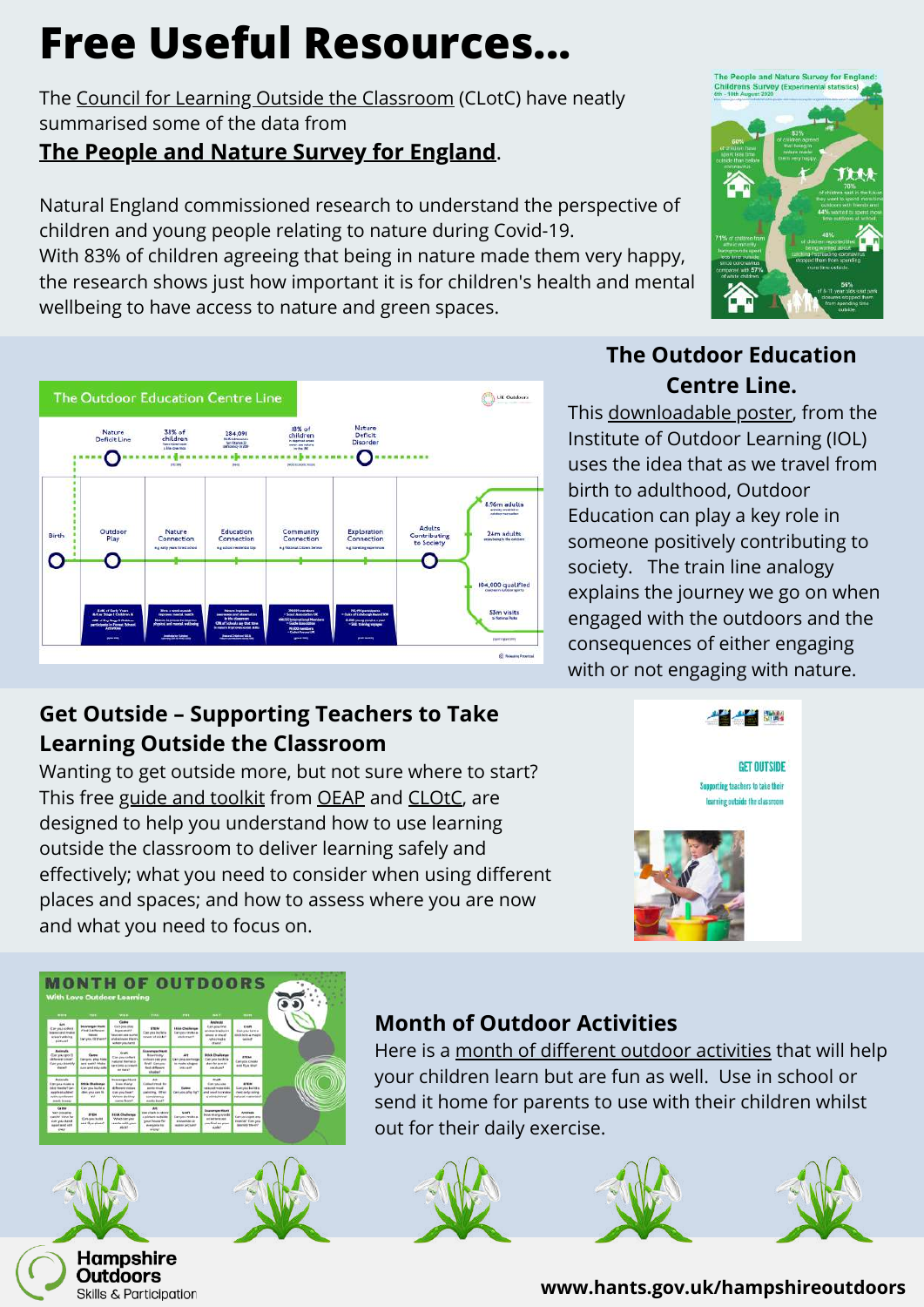# **Free Useful Resources...**

#### **School's Enrichment Booklet**

Produced by the DfE, this **[Activity Passport](https://www.outdoor-learning.org/Portals/0/IOL%20Documents/Teaching%20Outdoors/Schools_Enrichment_Booklet__web%202019-01-02%2010_40_30.pdf?ver=2019-01-02-120311-167)** is a checklist of activities for children for each year group from Reception to Year 6, to introduce them to a wide variety of experiences and fulfilling activities. Giving young people the opportunity to try new things and develop new skills can be hugely beneficial. It can help children to grow in confidence, expand their understanding of the world around them, or introduce a hobby or passion that could last for years to come. Teachers and/or Parents can use this checklist to plan activities or encourage a child to plan activities for themselves.

| Department<br>for Education |            |
|-----------------------------|------------|
|                             |            |
|                             |            |
|                             |            |
|                             | u<br>٠     |
|                             | - 1<br>п.  |
| <b>My Activity Passport</b> | Start date |
| Name                        | End date   |

| Year 4       |                                                | Year 1 |     |                                                   |
|--------------|------------------------------------------------|--------|-----|---------------------------------------------------|
|              | <b>Activity</b>                                | Dale   |     | Activity                                          |
|              | Make chocolate                                 |        | t.  | Record different sounds and ask others to         |
| $\mathbf{z}$ | Create a display for show and tell             |        | z.  | quess what they are<br>Make some biaruits         |
| a            | Write and perform a poem.                      |        |     |                                                   |
| ä            | Perform in a play                              |        | з.  | Make and taste chacettis                          |
| 赤            | Watch a play or a dance production             |        | ä.  | Make a puppet                                     |
| fi.          | Use a camera to document a performance         |        | S.  | Put on a shedow puppet show.                      |
| 7            | Choreograph a dance                            |        | e.  | Bottow a book from a library                      |
| ä            | Make a sculpture                               |        | 7.  | Discover what is in a pond                        |
| ä.           | Create a soulpture trail                       |        | B.  | Create a piece of art for an exhibition           |
| 10.          | Explore inside a cave                          |        | В.  | Look up at the stars on a clear night             |
| 11.          | Walk through a forest                          |        | to. | Perform a dance                                   |
| 12.          | Learn about a new religion and yielt a new     |        | 11. | So on a hunt for come integro or small creatures. |
|              | place of worship                               |        | 12. | Make a home for an insect or small crediture      |
| 83.          | Make up your own game and least it to scineone |        | 13. | Create a class collage                            |
| 14.          | Visit a museum                                 |        | 14. | Create a comic strip                              |
| 15.          | Sitm stones                                    |        | 15  | Take part in a play day                           |
| 16.          | Visit a castle                                 |        | 16. | Roll down a hB                                    |
| 17.          | Swim outside                                   |        | 17  | Make a daisy chain                                |
| 18.          | Learn to sew on a button                       |        | 18  | Join an extra-curricular club                     |
| 59           | Go hiking                                      |        | 18  | <b>Build a den</b>                                |
| 20<br>c.     | Take part in a treasure hurd.                  |        | 20. | Perform in front of your class                    |



How to set up a Forest School - from the roots up!

### **How to Set Up a Forest School – From the Roots Up!**

The [Forest School Association](https://www.forestschoolassociation.org/) (FSA) have released the first in a series of new, free to download, booklets that support Forest School practitioners and participants in taking their first steps on the Forest School journey.

'[How to set up a Forest School - from the roots up!'](https://www.forestschoolassociation.org/how-to-set-up-a-forest-school-from-the-roots-up/#!form/Booknotifications) is designed to help you reflect on and consider all aspects of creating a Forest School, from understanding the principles to working through your business case.

#### **Outdoor Learning Webinars FREE to View**

Education Scotland have been running a series of outdoor webinars on a variety of themes and subjects: eg Learning and teaching numeracy and maths outdoors; Literacy in the outdoors; Outdoor learning and religious & moral education; to name but a few. Juliet Robinson of [Creative STAR Learning Ltd i](https://creativestarlearning.co.uk/)s now hosting the recordings of them in one place on her blog on her [website.](https://creativestarlearning.co.uk/interesting-issues-hot-topics/education-scotland-outdoor-learning-webinars-free-to-view/) Although they are targeted at the Scottish National Curriculum, the ideas and activities are applicable to outdoor learning in England too.











**www.hants.gov.uk/hampshireoutdoors**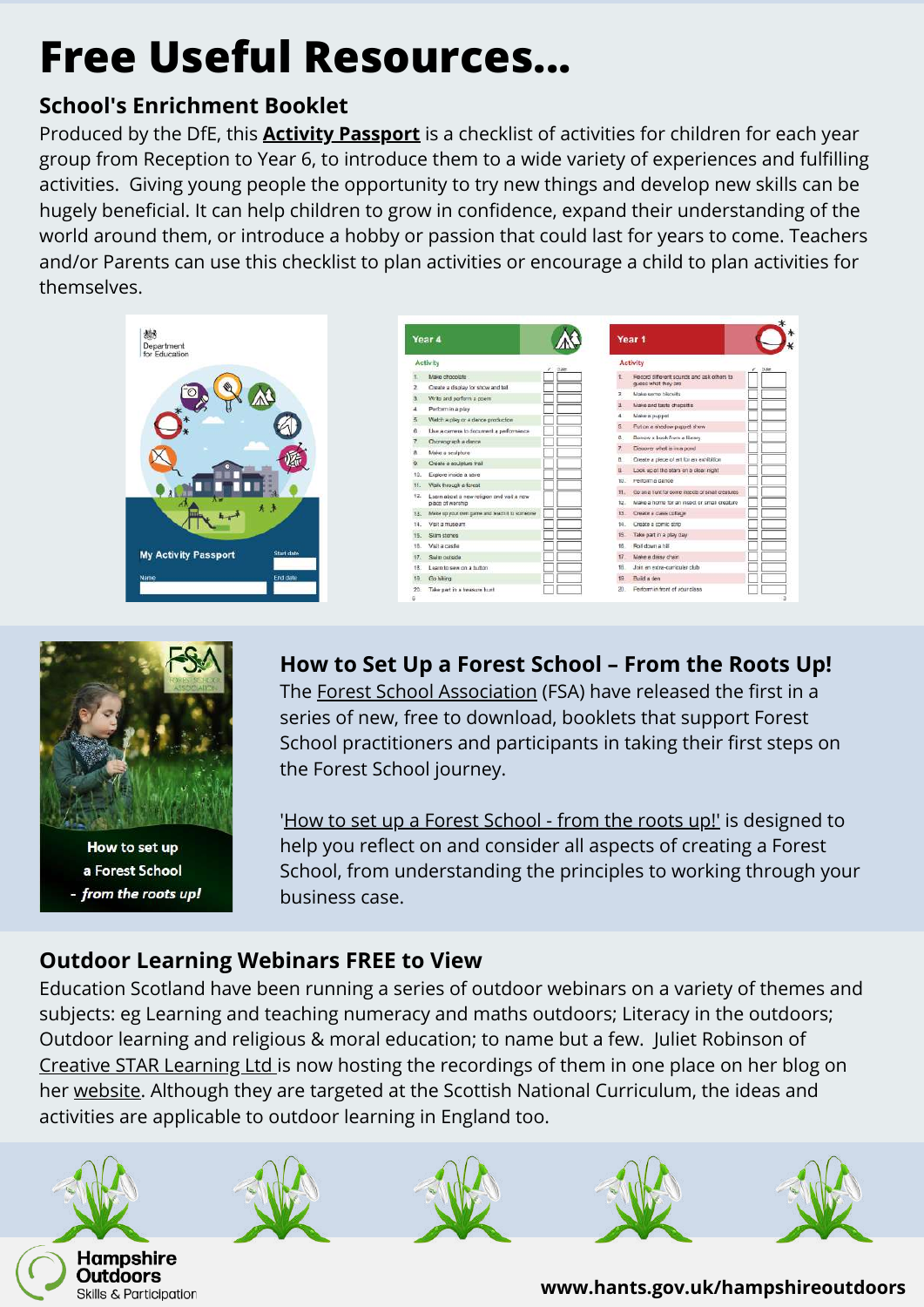## **News from Stubbington Study Centre...**



#### **When schools re-open, why not try out Stubbington Study Centre's new Anglo-Saxon Experience session!**

**Wow! Amazing!**





These are the some of the common responses that are being received when visitors step into the new Longhouse building at Stubbington Study Centre. The long awaited Longhouse is complete and now in use as a multi-purpose space enjoyed by visitors to the site.

An Anglo-Saxon Experience has been added to the menu of extensive sessions on offer at the centre. This two hour session is based in and around the Longhouse and is very much a hands-on session. Children work as archaeologists and historians, including digging for historical finds in the archaeological pit. The session then moves on to getting into role as Saxons and trying their hand at everyday tasks, including making pots, wattle and daub, playing typical Anglo-Saxon games, making braids and much more. This exciting new session, aimed at Key Stage 2, will be available to all visiting groups.

If you're interested **day visits and extended day visits,** please get in touch with Stubbington Study Centre: stubbington.sc@hants.gov.uk or 01329-662244. Rest assured, any booking with us is covered by our super flexible COVID-19 booking guarantee.



Schools interested in **booking a residential place at Stubbington Study Centre for next academic year** (2021 to 2022) are invited to apply online via the [Stubbington website](https://www.hants.gov.uk/en/educationandlearning/stubbingtonstudycentre), by 31 January 2021. Prices are frozen for next year.

Hampshire **Outdoors** Skills & Participation





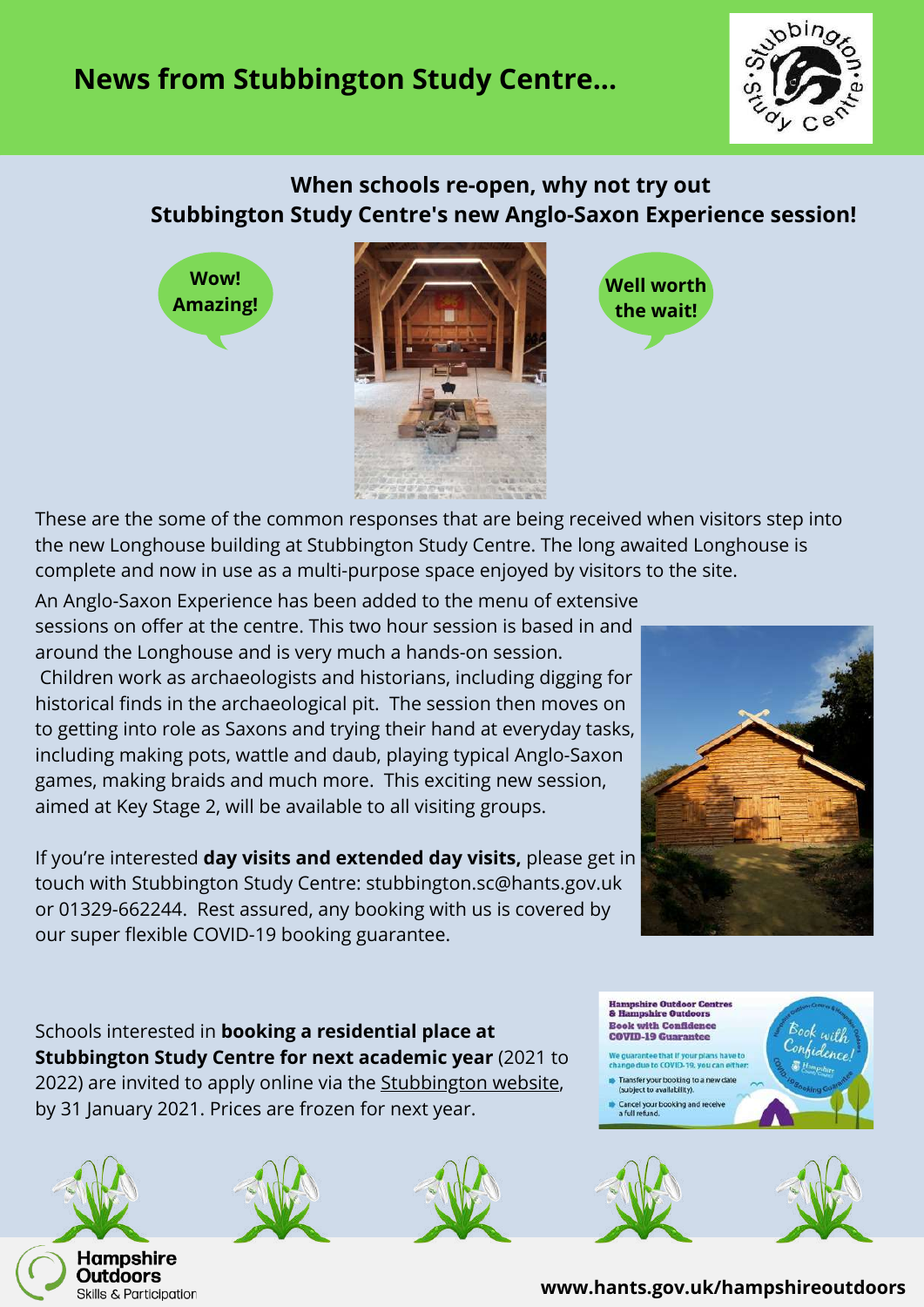# **Physical Education**

#### **5 Top Tips for Ofsted Deep Dives in PE**

In the Autumn term, the Primary PE Subject Leader meeting was lead by Simon Francis, Senior Advisor for Early Years and Ofsted Inspector. In his role as an Ofsted Inspector, Simon has worked with PE subject leaders on PE Deep Dives, so from his presentation, here are 5 top tips that are useful for all teachers to know!



#### **1. Be clear on Curriculum Intent, Implementation and Impact.**

Whilst most teachers are confident with the curriculum intent for the school PE curriculum, as part of a deep dive in PE an inspector will look at whether you actually do what you say you think is important and also what the children get from it. I worked with PE subject leaders a lot last year on planning the 3 Is of their curriculums so if you are not sure where to start with this, please get in touch jodie.bascombe@hants.gov.uk and I would be more than happy to work on this with you.

#### **2. Why this? Why now?**

In the discussion with PE subject leads, the Ofsted inspector will ask them to talk through their long and medium term planning documents to ask why they have chosen to sequence lessons and units in the way they have. As class teachers, you will also then be asked 'Why this? Why now?' So for example, if you are teaching a gymnastics unit of work in Autumn 1 around sequencing in Year 4, how does this build on the work the children did in Year 3? How does it link to what the children will go on to do in Year 5? How does today's lesson link to what you did last week? Why have you chosen to do gymnastics in Autumn 1? One of the key words is 'connectivity'. How do lessons, units of work and work between year groups and key stages connect together? Are children are aware of these connections?



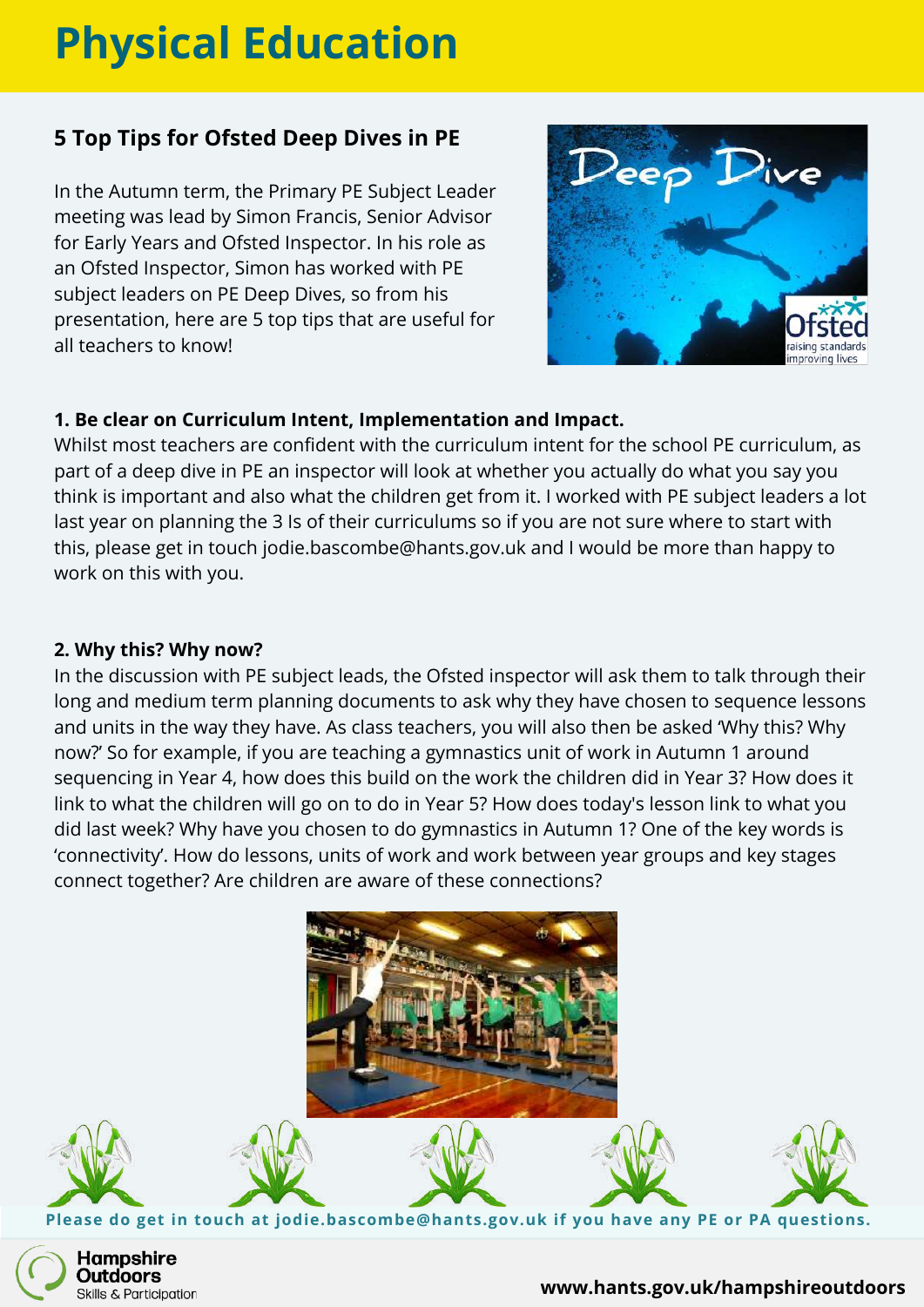## **Physical Education**

#### **3. Are connections made clear to children?**

The Ofsted inspector will ask children similar questions about their lesson. So it is important that links are made clear to children e.g. in the gymnastics example above, a Year 4 teacher might explain that in Year 3 children worked on sequences in pairs and using the floor area; whereas now we are in Year 4, we are moving into sequencing using apparatus, as this will challenge us more as we have to use more balance to control our moves when we are off the ground. They might also be working in bigger groups which will challenge their collaboration skills. Of course these links are not just made for Ofsted, making these connections for children helps them to make progress within lessons and across units of work and also helps them to transfer skills such as balance in gymnastics into the importance of balance in a games lesson.

#### **5. What is PE like for vulnerable children in your class?**

If PE is chosen as a subject for a deep dive, 6 children will be chosen from the PE lessons the inspector will see. The inspector will ask for vulnerable children to be included in this sample e.g. SEND pupils and pupils receiving Pupil Premium. What is PE like for these children? Are children with SEND missing PE lessons due to interventions? Can they explain what they did last week? Do they know how that is linked to what they are doing this week? Do you have suitable equipment to adapt these lessons to meet these children's needs? Do all children make progress within your lesson and do you know what this looks like for different levels of attainment?

#### **6. Celebrate what you do!**

Whilst the subjects chosen for a deep dive are ultimately decided by the inspector, they will discuss this with the headteacher in the phone call prior to the inspection. A lot of the PE subject leaders I work with have a fantastic curriculum for their children and are still providing this for children despite Covid restrictions. They work with superb teachers who know how important PE is and not only work hard to ensure PE is a good quality, but physical activity (PA) and school sport (SS) too. Celebrate all the things you do that contribute to the PESSPA curriculum in your school including: outdoor learning, forest schools, daily physical activity, yoga etc.



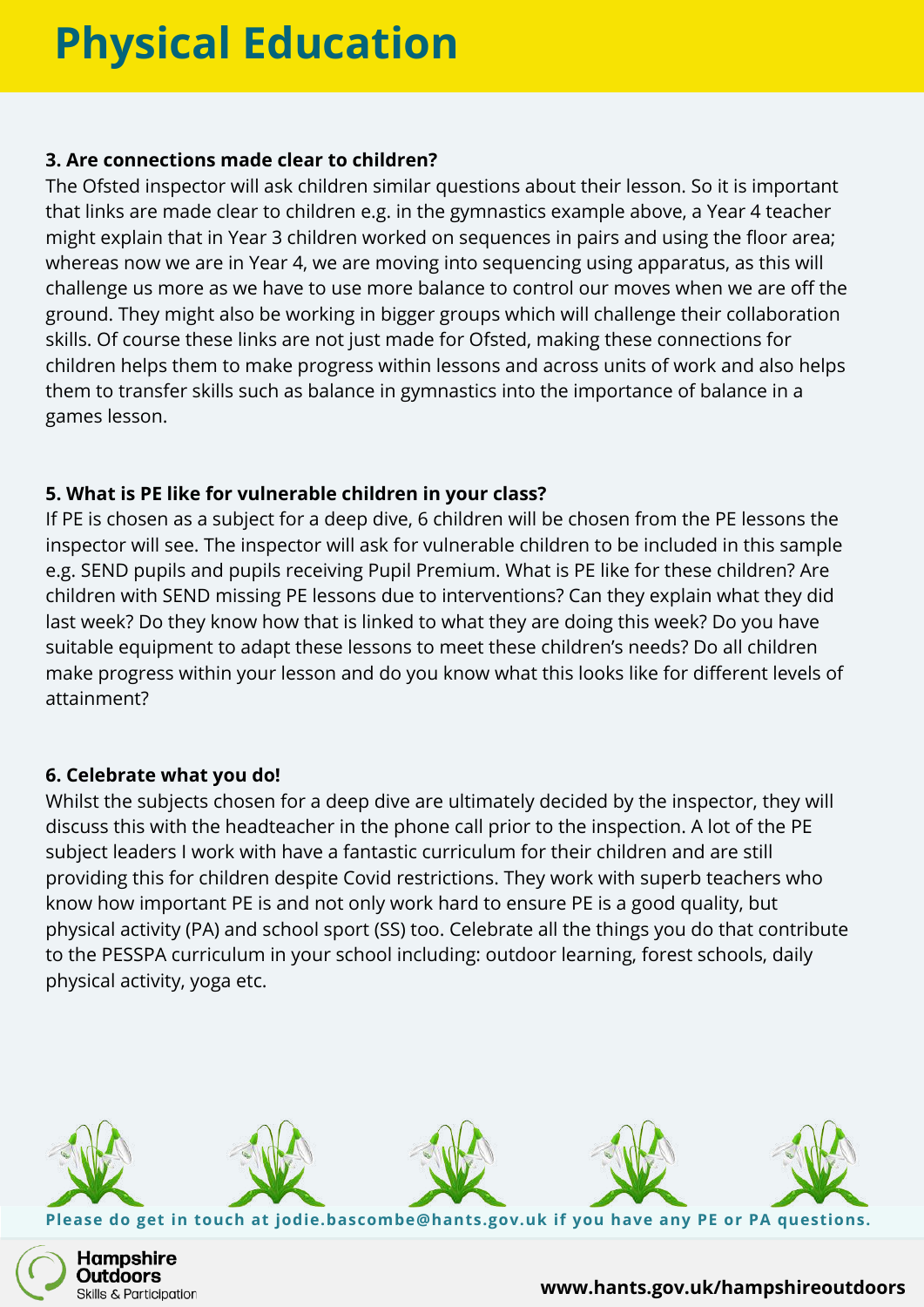## **About Hampshire Outdoors...**



#### **Hampshire Outdoors - Supporting you to get outside!**

Hampshire Outdoors can help you with planning a variety of school visits and outdoor learning. Our experienced team are always available to offer advice on a full range of outdoor learning and adventurous activities, off-site visits, residentials and the EVOLVE visit management system.

We offer a wide range of courses covering :

- Outdoor and Visit Leader Training
- Risk Assessment for Outdoor Visits
- Educational Visits Co-ordinator (EVC)
- Evolve
- Outdoor Learning on and off the school grounds (including Trailblazer)
- John Muir Training
- Team Building
- Orienteering
- Camping in the School Grounds
- Beach and River Studies
- Physical Education
- Duke of Edinburgh Award for participants and training for staff and volunteers
- First Aid courses.

See [here](https://sway.office.com/xBlI5Oin7Q2l4MMH?ref=Link&loc=play) for more information on all the courses we are running and dates. Many of our courses can be offered as bespoke events for your school and can be held on-site at a convenient time for you. Just let us know! Email: outdoor.education@hants.gov.uk or call 07962 876218. [www.hants.gov.uk/Hampshireoutdoors](http://www.hants.gov.uk/Hampshireoutdoors)

#### **Outdoor and PE Courses - Spring/Summer dates now available to book! Next Outdoor Learning Course: 1 April 2021 at Minstead Study Centre SO437GJ**

#### **Free John Muir Training**

The John Muir Award is a UK-wide environmental award scheme. It encourages people to connect with, enjoy and care for nature, landscape, and the natural environment. The Award is free, open to all backgrounds and is suitable for upper primary school and above. It's great to run with Year 6 during what would have been post-SATs!



This 1.5 hour (online) introduction to the John Muir Award is for anyone who would like to find out more about this award and how you can use it on your school site.

This introduction is free and will provide an overview of the award, approaches for delivering it, the resources available and how you could use it to support the curriculum.

Dates: **Tuesday 26th January 2021 4 -5.30pm, Wednesday 3rd February 2021 4-5.30pm.** Training will be via Microsoft Teams. To book email outdoor.education@hants.gov.uk



Skills & Participation